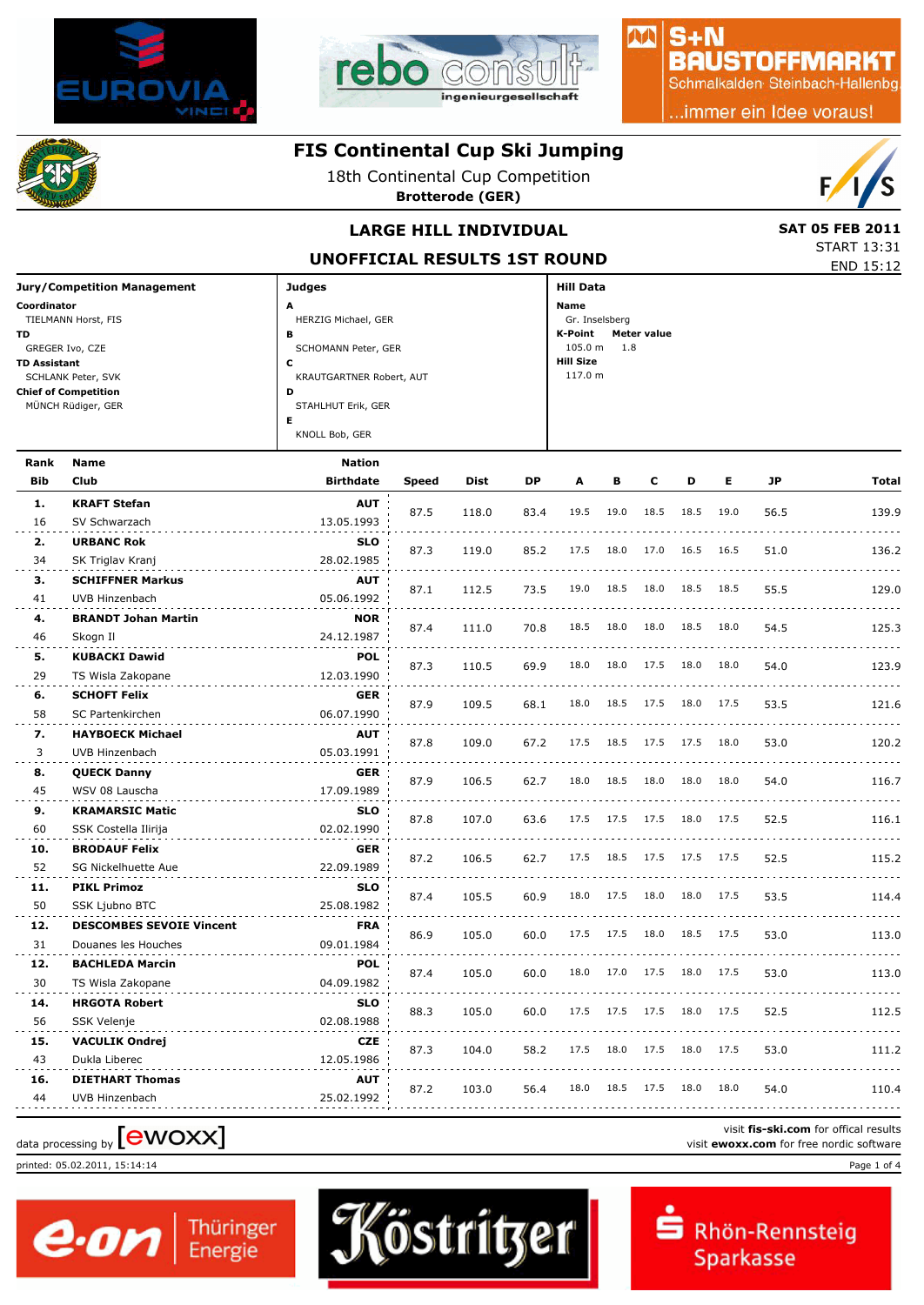



# $S + N$ **BAUSTOFFMARKT**

M

Schmalkalden Steinbach-Hallenbg

.immer ein Idee voraus!

| Rank           | Name                        | <b>Nation</b>    |              |       |      |      |      |      |           |      |      |       |
|----------------|-----------------------------|------------------|--------------|-------|------|------|------|------|-----------|------|------|-------|
| Bib            | Club                        | <b>Birthdate</b> | <b>Speed</b> | Dist  | DP   | A    | в    | c    | D         | Е    | JP   | Total |
| 17.            | <b>JUDEZ Dejan</b>          | <b>SLO</b>       |              |       |      |      |      |      |           |      |      |       |
| 57             | SK Triglav Kranj            | 02.08.1990       | 87.7         | 104.0 | 58.2 | 16.5 | 16.0 | 16.5 | 16.0      | 17.0 | 49.0 | 107.2 |
| 18.            | MEZNAR Mitja                | <b>SLO</b>       |              |       |      |      |      |      |           |      |      |       |
| 59             | NSK Trzic Trifix            | 30.06.1988       | 87.7         | 101.5 | 53.7 | 17.0 | 17.5 | 17.0 | 17.5      | 17.0 | 51.5 | 105.2 |
| 19.            | <b>BRESADOLA Davide</b>     | ITA              |              |       |      |      |      |      |           |      |      |       |
| 36             | C.S. Esercito               | 10.09.1988       | 86.8         | 101.0 | 52.8 | 17.5 | 18.0 | 17.0 | 17.5      | 17.0 | 52.0 | 104.8 |
| 20.            | <b>WANK Andreas</b>         | GER              |              |       |      |      |      |      |           |      |      |       |
| 61             | WSV Oberhof 05              | 18.02.1988       | 87.7         | 99.5  | 50.1 | 17.0 | 18.5 | 17.5 | 17.5      | 17.5 | 52.5 | 102.6 |
| 20.            | <b>KLUSEK Bartlomiej</b>    | <b>POL</b>       |              |       |      |      |      |      |           |      |      |       |
| 38             | LKS Klmczok Bystra          | 15.01.1993       | 87.7         | 99.5  | 50.1 | 17.5 | 18.0 | 17.5 | 17.5 17.5 |      | 52.5 | 102.6 |
| 22.            | <b>EGLOFF Pascal</b>        | SUI              |              |       |      |      |      |      |           |      |      |       |
| 5              | Grabserberg                 | 08.08.1992       | 87.5         | 100.0 | 51.0 | 17.5 | 17.5 | 17.0 | 17.0 17.0 |      | 51.5 | 102.5 |
| 23.            | <b>SKLETT Vegard-Haukoe</b> | <b>NOR</b>       |              |       |      |      |      |      |           |      |      |       |
| 51             | Grong IL / Tronderhopp      | 10.02.1986       | 87.4         | 99.0  | 49.2 | 17.5 | 17.0 | 17.5 | 17.5 17.5 |      | 52.5 | 101.7 |
| 24.            | <b>LAMY CHAPPUIS Ronan</b>  | <b>FRA</b>       |              |       |      |      |      |      |           |      |      |       |
| 4              | Bois D'amont                | 10.09.1993       | 87.5         | 99.0  | 49.2 | 17.0 | 18.5 | 17.0 | 17.5 17.5 |      | 52.0 | 101.2 |
| 25.            | <b>MABBOUX Alexandre</b>    | <b>FRA</b>       |              |       |      |      |      |      |           |      |      |       |
| 23             | Le Grand Bornand            | 19.09.1991       | 87.4         | 98.0  | 47.4 | 17.0 | 18.5 | 17.0 | 17.5 17.5 |      | 52.0 | 99.4  |
| 26.            | <b>MUSIOL Julian</b>        | <b>GER</b>       |              |       |      |      |      |      |           |      |      |       |
| 62             | SCM Zella-Mehlis            | 04.04.1986       | 87.5         | 99.0  | 49.2 | 16.5 | 17.5 | 16.5 | 17.0      | 16.5 | 50.0 | 99.2  |
| 27.            | <b>SPAETH Georg</b>         | <b>GER</b>       |              |       |      |      |      |      |           |      |      |       |
| 53             | SC Oberstdorf               | 24.02.1981       | 87.8         | 98.0  | 47.4 | 17.0 | 17.5 | 17.0 | 17.5      | 17.0 | 51.5 | 98.9  |
| 28.            | <b>THURNBICHLER Thomas</b>  | <b>AUT</b>       |              |       |      |      |      |      |           |      |      |       |
| 49             | Kitzbueheler Ski Club       | 19.06.1989       | 87.7         | 97.0  | 45.6 | 17.5 | 18.0 | 17.0 | 18.0      | 17.0 | 52.5 | 98.1  |
| 29.            | <b>KUBAN Robert</b>         | <b>CZE</b>       |              |       |      |      |      |      |           |      |      |       |
| 15             | TJ Frenstad p.R.            | 29.09.1991       | 87.3         | 97.5  | 46.5 | 17.0 | 17.0 | 17.0 | 17.0      | 16.5 | 51.0 | 97.5  |
| 30.            | <b>RUTKOWSKI Lukasz</b>     | <b>POL</b>       |              |       |      |      |      |      |           |      |      |       |
| 9              | TS Wisla Zakopane           | 22.01.1988       | 87.1         | 98.0  | 47.4 | 16.5 | 16.5 | 16.5 | 15.5 15.5 |      | 48.5 | 95.9  |
| 31.            | <b>PETERKA Primoz</b>       | <b>SLO</b>       |              |       |      |      |      |      |           |      |      |       |
| 32             | SK Triglav Kranj            | 28.02.1979       | 87.7         | 96.5  | 44.7 | 17.0 | 16.5 | 17.0 | 17.0      | 17.0 | 51.0 | 95.7  |
| 32.            | <b>KRAUS Marinus</b>        | <b>GER</b>       |              |       |      |      |      |      |           |      |      |       |
| 40             | Wsv Oberaudorf              | 13.02.1991       | 86.8         | 95.5  | 42.9 | 17.0 | 17.5 | 17.0 | 17.5      | 17.0 | 51.5 | 94.4  |
| 33.            | <b>VIRY David</b>           | <b>FRA</b>       |              |       |      |      |      |      |           |      |      |       |
| 1              | Xonrupt                     | 09.03.1989       | 87.2         | 95.5  | 42.9 | 16.5 | 17.0 | 16.5 | 17.0      | 16.5 | 50.0 | 92.9  |
| 34.            | <b>LACKNER INOMAS</b>       | <b>AUI</b>       |              |       |      |      |      |      |           |      |      |       |
| $\overline{2}$ | HSV Absam-Bergisel          | 09.04.1993       | 86.3         | 94.5  | 41.1 | 17.0 | 17.0 | 17.0 | 16.5 17.0 |      | 51.0 | 92.1  |
| 35.            | <b>STROLZ Andreas</b>       | AUT              |              |       |      |      |      |      |           |      |      |       |
| 48             | SC Arlberg                  | 01.08.1988       | 87.3         | 92.0  | 36.6 | 17.0 | 16.5 | 16.5 | 17.0      | 17.0 | 50.5 | 87.1  |
| 36.            | <b>DELLASEGA Diego</b>      | ITA              |              |       |      |      |      |      |           |      |      |       |
| 39             | G.S. FIAMME ORO             | 04.12.1990       | 86.7         | 90.5  | 33.9 | 16.5 | 17.5 | 16.5 | 17.0      | 17.0 | 50.5 | 84.4  |
| 37.            | <b>DE CRIGNIS Alessio</b>   | ITA              |              |       |      |      |      |      |           |      |      |       |
| 21             | S.S. Ravascletto            | 18.05.1990       | 86.6         | 90.5  | 33.9 | 16.5 | 17.0 | 16.5 | 16.5      | 16.5 | 49.5 | 83.4  |
| 38.            | <b>DELLASEGA Roberto</b>    | ITA              |              |       |      |      |      |      |           |      |      |       |
| 24             | G.S. FIAMME GIALLE          | 15.06.1990       | 87.6         | 91.5  | 35.7 | 15.0 | 16.0 | 15.0 | 15.5      | 15.5 | 46.0 | 81.7  |
| 39.            | <b>KARAULOV Ivan</b>        | KAZ              |              |       |      |      |      |      |           |      |      |       |
| 17             | Almaty                      | 23.06.1980       | 86.8         | 89.0  | 31.2 | 16.5 | 16.0 | 16.5 | 17.0      | 16.0 | 49.0 | 80.2  |
| 40.            | <b>STJERNEN Andreas</b>     | <b>NOR</b>       |              |       |      |      |      |      |           |      |      |       |
| 54             | Sprova IL/ Tronderhopp      | 30.07.1988       | 88.1         | 89.5  | 32.1 | 15.0 | 15.0 | 15.5 | 15.0      | 15.5 | 45.5 | 77.6  |
|                |                             |                  |              |       |      |      |      |      |           |      |      |       |

# visit fis-ski.com for offical results<br>visit **ewoxx.com** for free nordic software<br>visit **ewoxx.com** for free nordic software

printed: 05.02.2011, 15:14:14 Page 2 of 4



Rhön-Rennsteig Sparkasse

visit **fis-ski.com** for offical results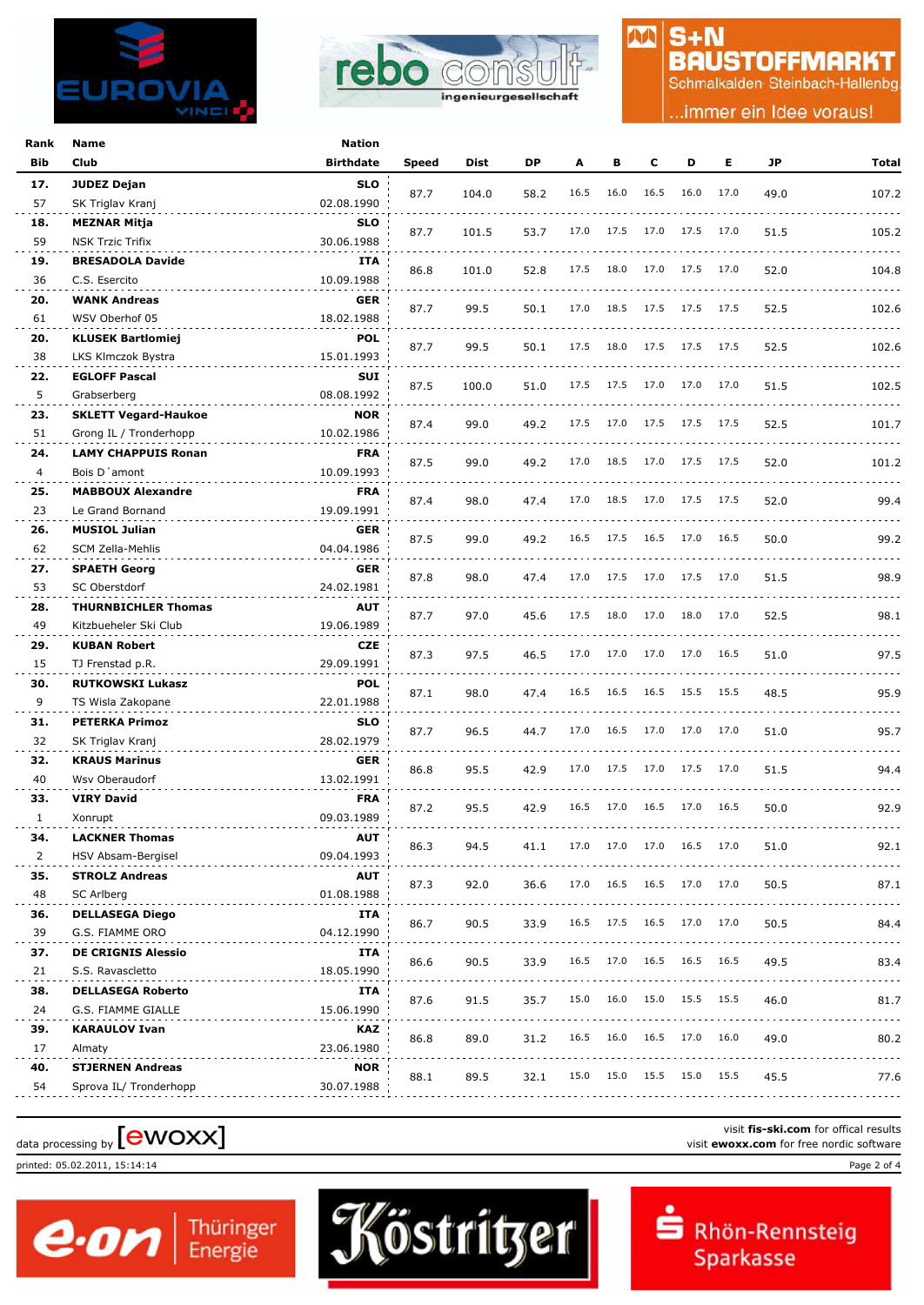



## $S + N$ **BAUSTOFFMARKT**

M

Schmalkalden Steinbach-Hallenbg

.immer ein Idee voraus!

| Rank       | Name                             | Nation           |              |             |                            |      |      |      |      |      |           |              |
|------------|----------------------------------|------------------|--------------|-------------|----------------------------|------|------|------|------|------|-----------|--------------|
| <b>Bib</b> | Club                             | <b>Birthdate</b> | <b>Speed</b> | <b>Dist</b> | <b>DP</b>                  | A    | в    | C    | D    | Е    | <b>JP</b> | <b>Total</b> |
| 41.        | <b>KOZISEK Cestmir</b>           | <b>CZE</b>       |              |             |                            | 16.5 | 16.0 | 16.5 | 16.5 | 16.0 |           |              |
| 20         | LSK Lomnice nad Popelkou         | 09.11.1991       | 87.5         | 87.5        | 28.5                       |      |      |      |      |      | 49.0      | 77.5         |
| 42.        | <b>FRANCAIS Remi</b>             | <b>SUI</b>       | 87.6         | 88.0        | 29.4                       | 15.5 | 17.0 | 15.5 | 16.0 | 15.5 | 47.0      | 76.4         |
| 6          | <b>SC Les Diablerets</b>         | 24.03.1989       |              |             |                            |      |      |      |      |      |           |              |
| 43.        | <b>CIKL Martin</b>               | <b>CZE</b>       | 87.3         | 88.5        | 30.3                       | 15.0 | 16.5 | 15.5 | 15.0 | 15.0 | 45.5      | 75.8         |
| 33         | Dukla Liberec                    | 17.08.1987       |              |             |                            |      |      |      |      |      |           |              |
| 44.        | <b>POPPINGER Manuel</b>          | <b>AUT</b>       | 86.9         | 88.5        | 30.3                       | 14.5 | 14.0 | 15.5 | 15.0 | 15.5 | 45.0      | 75.3         |
| 55         | SV Innsbruck-Bergisel            | 19.05.1989       |              |             |                            |      |      |      |      |      |           |              |
| 45.        | <b>SLIZ Rafal</b>                | <b>POL</b>       | 87.2         | 86.5        | 26.7                       | 16.0 | 15.5 | 16.0 | 16.5 | 16.0 | 48.0      | 74.7         |
| 47         | AZS AWF Katowice                 | 11.07.1983       |              |             |                            |      |      |      |      |      |           |              |
| 46.        | <b>TUDOR Remus</b>               | <b>ROU</b>       | 86.8         | 85.5        | 24.9                       | 16.5 | 16.0 | 16.0 | 16.5 | 16.5 | 49.0      | 73.9         |
| 22         | CSS Brasovia                     | 17.03.1993       |              |             |                            |      |      |      |      |      |           |              |
| 47.        | <b>BOSHCHUK Volodymyr</b>        | <b>UKR</b>       | 87.4         | 84.5        | 23.1                       | 16.5 | 15.5 | 16.0 | 16.5 | 16.0 | 48.5      | 71.6         |
| 10         | Verkhovina Ski School            | 03.08.1982       |              |             |                            |      |      |      |      |      |           |              |
| 48.        | ZIOBRO Jan                       | <b>POL</b>       | 86.8         | 84.0        | 22.2                       | 16.5 | 16.5 | 16.0 | 16.0 | 16.0 | 48.5      | 70.7         |
| 28         | WKS Zakopane                     | 24.06.1991       |              |             |                            |      |      |      |      |      |           |              |
| 48.        | <b>KOZMA Szilveszter</b>         | <b>ROU</b>       | 87.2         | 84.0        | 22.2                       | 16.0 | 16.5 | 16.5 | 16.0 | 15.5 | 48.5      | 70.7         |
| 13         | Viitorul Gheorgheni-CS Dinamo BV | 27.02.1992       |              |             |                            |      |      |      |      |      |           |              |
| 50.        | <b>PAVLOV Bogomil</b>            | <b>BUL</b>       | 87.3         | 84.0        | 22.2                       | 16.0 | 16.0 | 16.0 | 16.5 | 15.5 | 48.0      | 70.2         |
| 14         | Moten                            | 18.01.1992       |              |             |                            |      |      |      |      |      |           |              |
| 51.        | <b>SHUMBARETS Vitaliy</b>        | <b>UKR</b>       | 87.7         | 84.0        | 22.2                       | 16.0 | 16.0 | 15.5 | 16.0 | 15.5 | 47.5      | 69.7         |
| 26         | <b>SKA Tysovets</b>              | 14.07.1983       |              |             |                            |      |      |      |      |      |           |              |
| 52.        | <b>KALINITSCHENKO Anton</b>      | <b>RUS</b>       | 86.4         | 79.5        | 14.1                       | 16.0 | 16.0 | 16.5 | 16.5 | 16.0 | 48.5      | 62.6         |
| 19         |                                  | 22.07.1982       |              |             |                            |      |      |      |      |      |           |              |
| 53.        | <b>CHERVYAKOV Georgiy</b>        | <b>RUS</b>       | 86.7         | 81.5        | 17.7                       | 14.5 | 14.5 | 14.5 | 15.0 | 15.5 | 44.0      | 61.7         |
| 37         | Moskva Shvsm Skiclub             | 15.02.1990       |              |             |                            |      |      |      |      |      |           |              |
| 54.        | <b>DESCHWANDEN Gregor</b>        | <b>SUI</b>       | 87.0         | 80.5        | 15.9                       | 15.0 | 14.5 | 14.5 | 15.0 | 14.5 | 44.0      | 59.9         |
| 27         | <b>SC Horw</b>                   | 27.02.1991       |              |             |                            |      |      |      |      |      |           |              |
| 55.        | <b>LEBAN Luka</b>                | <b>SLO</b>       | 87.4         | 80.0        | 15.0                       | 14.5 | 15.0 | 15.0 | 15.0 | 14.5 | 44.5      | 59.5         |
| 25         | <b>NSK Trzic Trifix</b>          | 17.09.1992       |              |             |                            |      |      |      |      |      |           |              |
| 56.        | <b>PAERN Illimar</b>             | EST              | 87.6         | 79.5        | 14.1                       | 13.5 | 13.5 | 14.0 | 14.0 | 14.0 | 41.5      | 55.6         |
| 18         | Skiclub Elva                     | 27.10.1988       |              |             |                            |      |      |      |      |      |           |              |
| 57.        | WIT, DE Ruben                    | <b>NED</b>       | 87.3         | 77.0        | 9.6                        | 16.0 | 15.0 | 15.5 | 15.0 | 15.0 | 45.5      | 55.1         |
| 11         | Dutch Nordic Team                | 02.02.1995       |              |             |                            |      |      |      |      |      |           |              |
| 58.        | <b>KAELIN Pascal</b>             | <b>SUI</b>       | 87.2         | 74.0        | 4.2                        | 15.0 | 15.0 | 15.5 | 14.5 | 15.0 | 45.0      | 49.2         |
| 8          | Sc Einsiedeln                    | 11.01.1993       |              |             |                            |      |      |      |      |      |           |              |
|            | Speed [km/h]                     | Distance [m]     |              |             | <b>Competitors/Nations</b> |      |      |      |      |      |           |              |
|            |                                  |                  |              |             |                            |      |      |      |      |      |           |              |

Köstritzer

| Gate | Min | Avg | Max                 | Min | Ava        | Max | Entries | Started | Results |
|------|-----|-----|---------------------|-----|------------|-----|---------|---------|---------|
| 10   |     |     | 86.3 87.3 88.3 74.0 |     | 95.7 119.0 |     | 62/16   | 61/16   | 58/16   |
|      |     |     |                     |     |            |     |         |         |         |

|         | Air | Snow       | Humidity |     |     |     |
|---------|-----|------------|----------|-----|-----|-----|
| Weather |     | [°C]  [°C] | [%]      | Min | Ava | Max |
|         | 0.0 | 0.0        | 0.0      | 0.0 | 0.0 | 0.0 |

 $\boldsymbol{e}$  on  $\vert$ <sup>Thüringer</sup>

printed: 05.02.2011, 15:14:14 Page 3 of 4

visit **fis-ski.com** for offical results visit fis-ski.com for offical results<br>visit **ewoxx.com** for free nordic software<br>visit **ewoxx.com** for free nordic software